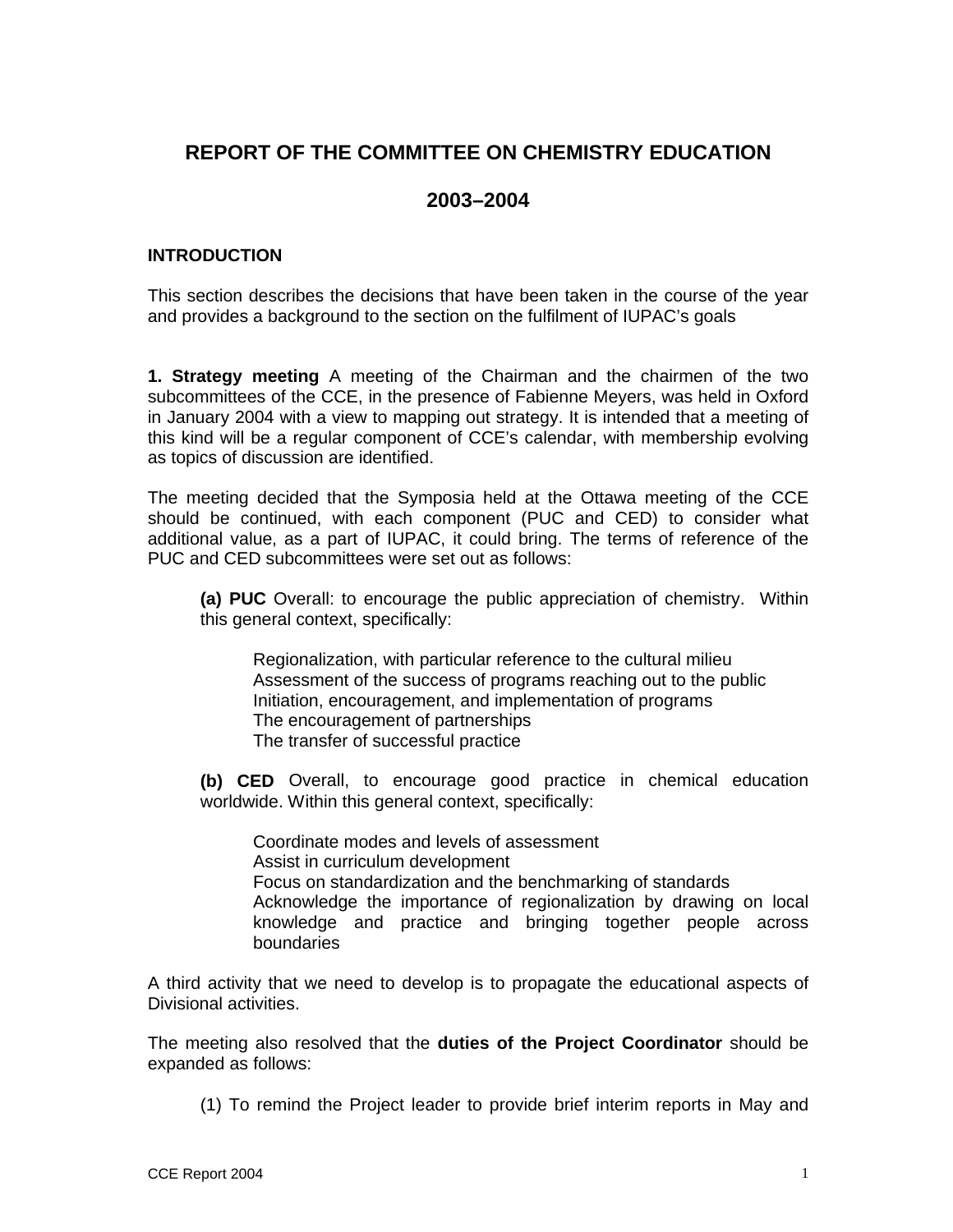November for consideration at the following CCE meeting

(2) To provide a Completion Certificate based on a template to be developed by the Project Coordinator, which is to be completed by the Project leader; the template will include:

Statement of original objectives Statement of the achievements of the Project (and any variation from the original perception) A few informative paragraphs suitable for publication in *CI* Statement of expenditure, distinguishing CCE funds from others Contact information for future developments

The meeting considered how to deal with the **Project Budget** that it had ben awarded for the biennium, for the first time. It decided that the pattern of deployment should be as follows:

There should be an initial float for a Project, with a second tranche provided subject to satisfactory progress

The Project Committee would probably expect to look at applications in excess of USD10k

The Project Coordinator should recommend the level of funding subject to:

Overall biennium funding is USD20k Annual first-year drawdown should not exceed USD10k Initial half-annual drawdown should not exceed USD5k Sequential grants should be considered (eg, 3+2) to enable progress to be monitored

A variety of constraints on procedure in case of personal involvement were put in place.

**(2) Off-year meeting** The 2004 off-year meeting of the CCE in the course of the 18<sup>th</sup> ICCE in Istanbul, 3–8 August. This meeting provided an excellent opportunity to review progress and to initiate new practices and projects.

The primary focus of the **PUC Subcommittee** has been on two activities. One is the *It's a chemical world* poster competition in partnership with Science Across the World. The outcomes were disseminated widely in *CI*, *Canadian Chemical News*, the Korean *Chemical Education Journal*, and the IUPAC website. The second principal activity has been under the general rubric *The flow of ideas* (through chemistry) and the three symposia held under that umbrella at the joint IUPAC Congress/Canadian Society of Chemistry Conference in Ottawa.

New activities planned for this year include the project 'Young Ambassadors for Chemistry' in partnership with Science Across the World. This project has been approved, and additional funding has been won from GSK, the British Council, and other sources, with a view to running the program in Taiwan in November 2004. Plans are in process to extend the project to Argentina, Russia and the Balkans, and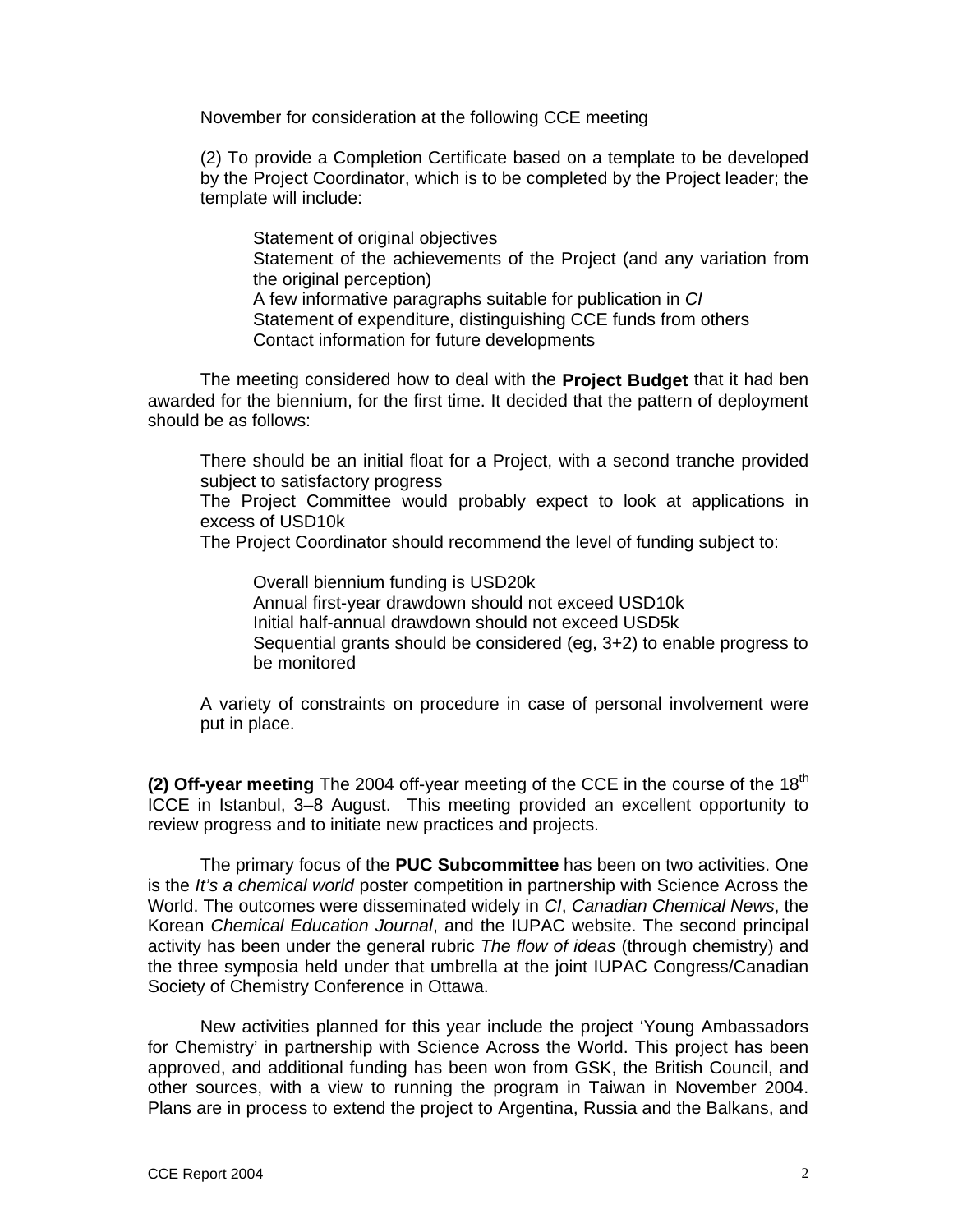South Africa. A major effort is being applied to assist in the planning of the PUC contribution to the  $19<sup>th</sup>$  ICCE (Seoul, 2006), which will have several PUC sessions. Preliminary steps have been taken to prepare a major Project on the best global practices in PUC with a view to identifying the best niche for IUPAC. The subcommittee is also committed to clarifying the relative roles of CEI and CI with respect to publishing material related to PUC.

The primary focus of the **CED Subcommittee** has also been on two activities, on Small-scale equipment and in Low-cost equipment. It is now planning to extend its range of operations to establish international standards for testing, particularly in highschools. It is now intending to extend the range of its activities considerably, including looking for ways of establishing procedures for providing support and advice for countries intent upon improving their provision of education in chemistry.

The CCE has been asked to consider what contribution it can make to education in relation to **chemical weapons**. An opportunity has been identified for collaborating with OPCW and other bodies, and a small group has been set up to consider the best way forward with this sensitive and delicate matter. It is also considering the general principles that might relate to the benchmarking of a variety of degrees internationally and looking for ways in which it can collaborate with FECS, not only in seeking to avoid clashes of educational conferences (such as the one that caused considerable concern this year). The CCE also noted that we are embarking on what the UN has designated the *Decade of Sustainable Development*, and hopes to identify funding and collaborative opportunities.

A long-standing concern has been the efficacy of **DIDAC**, for which the CCE has assumed overall responsibility (*vide* the COCI Chairman's report). A considerable investment has been centred on this production and UNESCO has been generously involved in its dissemination. The CCE has been concerned for some time that the material (both the original transparencies, a set of which weigh 20 kg [ie 200 N], and the freely and widely distributed CD) has reached the appropriate end-users. To that end, CCE is considering establishing a Users' Network to encourage innovative uses and to establish that the appropriate members of the world community have access to the material.

One of the jewels in the crown of the CTC and CCE activities has been the widespread dissemination through workshops of **microscale** kits and their use for education. In response to a request from John Bradley and Alex Pokrovsky, the CCE has agreed to establish an IUPAC/IOCD *ad hoc* group to take these techniques further, reporting to the CCE.

Another jewel in the crown of the CCE is the **International Conference on Chemical Education** (ICCE) held biennially. The 18<sup>th</sup> has just concluded in Istanbul, with close to 400 participants. A major aspect of ICCEs has been their ability to attract participants from the region, and the Istanbul ICCE was notable for the number of participants from the Balkans and the Middle East. To establish a smooth flow and equitable flow of these important meetings, the CCE has established a procedure for applications. Indeed, previously there was little point in doing so as so few countries expressed interest, but there is now a considerable queue.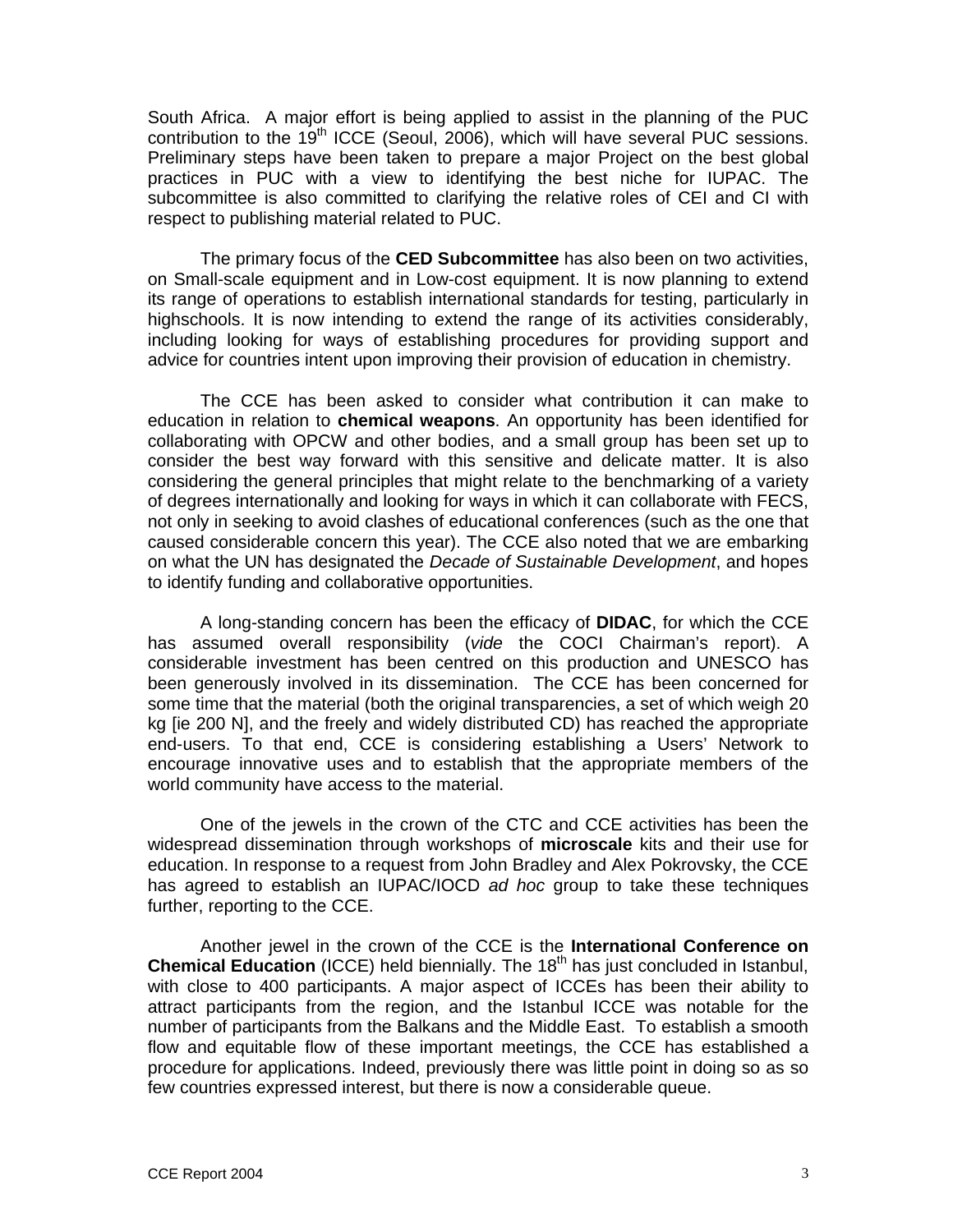The CCE has given some thought to its own **organizational structure** within its formal IUPAC structure, which currently consists of

Chairman Chairmen of PUC and CED Subcommittees **Secretary** Project Coordinator

It is proposed to add to this organization three further offices:

Treasurer [principally to monitor Project Budget] Divisional Liaison Officer [to maintain relations with Divisions on mutually interesting projects] Conference Officer [to monitor conferences in related fields and to oversee the sequence of ICCEs]

For instance, the Conference Officer is to draw up criteria for selecting ICCE sites and will monitor potential clashes.

#### **FULFILMENT OF IUPAC'S GOALS**

As usual, we are asked to explore the extent to which our committee is fulfilling IUPAC's goals. Here follows a brief commentary which should be read in the light of the preceding *Introduction*, which provides supporting details:

(A) *IUPAC will provide leadership as a worldwide scientific organization that objectively addresses global issues involving the chemical sciences.*

CCE is establishing procedures of best practice in chemical eduction that suit the regions and exploring how cultural differences may affect the public understanding of science.

(B) *IUPAC will facilitate the advancement of research in the chemical science through the tools that it provides for international standardization and scientific discussion.*

CCE is involved in standardization of testing, in benchmarking, and the regionalization of curricula; the ICCE programme is a well-established and respected vehicle for scientific discussion, and the involvement of CCE with *CI* and *CIE* ensures that discussion is widespread.

(C) *IUPAC will assist chemistry-related industry in its contribution to sustainable development, wealth creation, and improvement of the quality of life.*

CCE identifies sustainable development as one of its major concerns, and perceives its role in propagating education as contributing to wealth creation and the improvement of the quality of life.

(D) *IUPAC will foster communication among individual chemists and scientific*